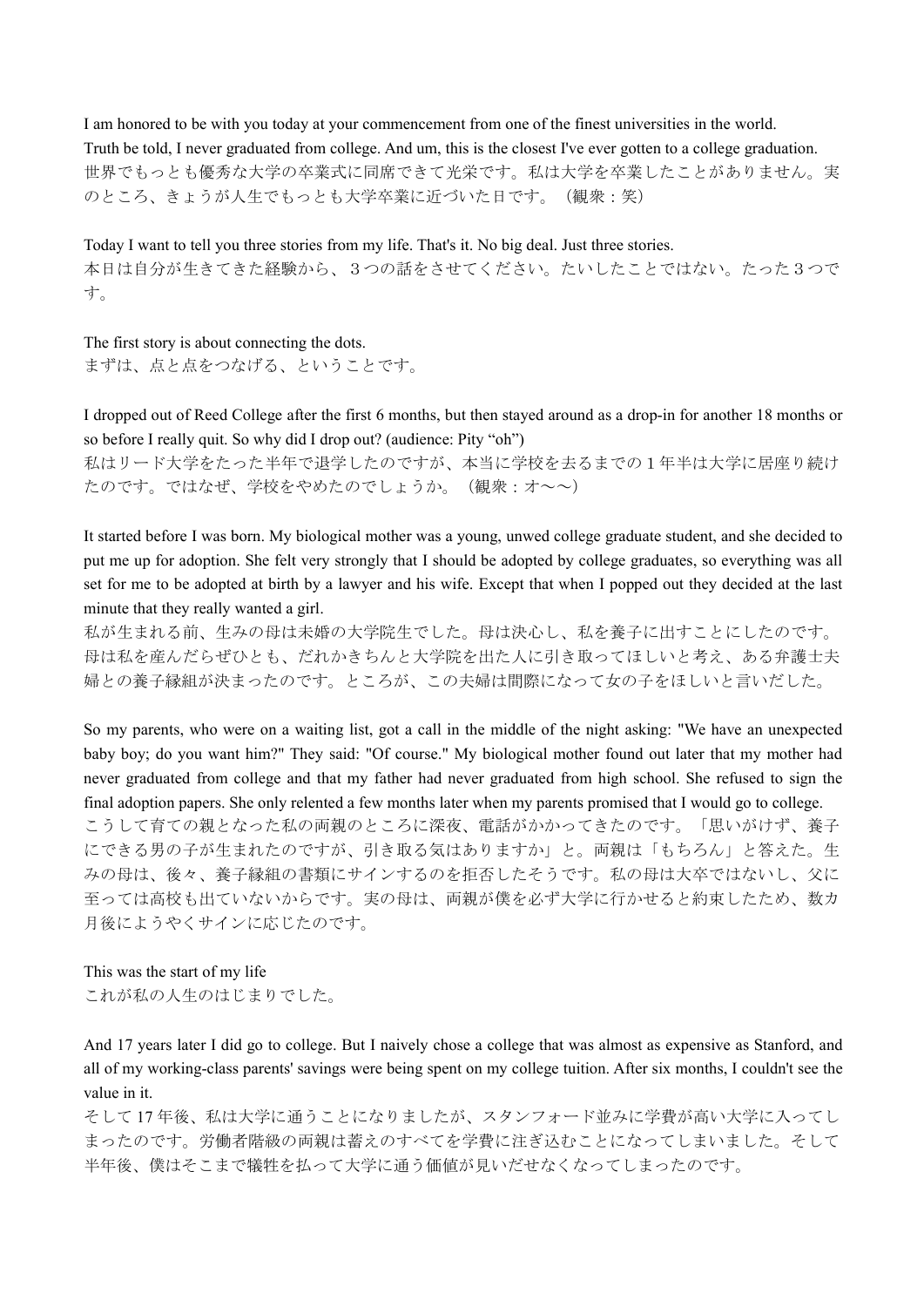I had no idea what I wanted to do with my life and no idea how college was going to help me figure it out. And here I was spending all of the money my parents had saved their entire life. So I decided to drop out and trust that it would all work out OK.

当時は人生で何をしたらいいのか分からなかったし、大学に通ってもやりたいことが見つかるとはとて も思えなかった。私は、両親が一生かけて蓄えたお金をひたすら浪費しているだけでした。私は退学を 決めました。何とかなると思ったのです。

It was pretty scary at the time, but looking back it was one of the best decisions I ever made. (audience:Laugh) The minute I dropped out I could stop taking the required classes that didn't interest me, and begin dropping in on the ones that looked far more interesting.

多少は迷いましたが、今振り返ると、自分が人生で下したもっとも正しい判断だったと思います。(観 衆:笑)退学を決めたことで、興味もない授業を受ける必要がなくなった。そして、おもしろそうな授 業に潜り込んだのです。

It wasn't all romantic. I didn't have a dorm room, so I slept on the floor in friends' rooms, I returned coke bottles for the 5 cents deposits to buy food with, and I would walk the 7 miles across town every Sunday night to get one good meal a week at the Hare Krishna temple.I loved it.

とはいえ、いい話ばかりではなかったです。私は寮の部屋もなく、友達の部屋の床の上で寝起きしまし た。食べ物を買うために、コカ・コーラの瓶を店に返し、5セントをかき集めたりもしました。温かい 食べ物にありつこうと、毎週日曜日は7マイル先にあるクリシュナ寺院に徒歩で通ったものです。本当 に楽しい日々でした。

And much of what I stumbled into by following my curiosity and intuition turned out to be priceless later on. Let me give you one example: Reed College at that time offered perhaps the best calligraphy instruction in the country. Throughout the campus every poster, every label on every drawer, was beautifully hand calligraphed.

自分の興味の赴くままに潜り込んだ講義で得た知識は、のちにかけがえがないものになりました。たと えば、リード大では当時、全米でおそらくもっとも優れたカリグラフの講義を受けることができたまし た。キャンパス中に貼られているポスターや棚のラベルは手書きの美しいカリグラフで彩られていたの です。

Because I had dropped out and didn't have to take the normal classes, I decided to take a calligraphy class to learn how to do this. I learned about Serif and San serif typefaces, about varying the amount of space between different letter combinations, about what makes great typography great. It was beautiful, historical, artistically subtle in a way that science can't capture, and I found it fascinating.

退学を決めて必須の授業を受ける必要がなくなったので、カリグラフの講義で学ぼうと思えたのです。 ひげ飾り文字を学び、文字を組み合わせた場合のスペースのあけ方も勉強しました。何がカリグラフを 美しく見せる秘訣なのか会得しました。科学ではとらえきれない伝統的で芸術的な文字の世界のとりこ になったのです。

None of this had even a hope of any practical application in my life. But ten years later, when we were designing the first Macintosh computer, it all came back to me. And we designed it all into the Mac. It was the first computer with beautiful typography.

もちろん当時は自分の人生で何かの役に立つとは考えもしませんでした。ところが 10 年後、最初のマッ キントッシュを設計していたとき、カリグラフの知識が急によみがえってきたのです。そして、その知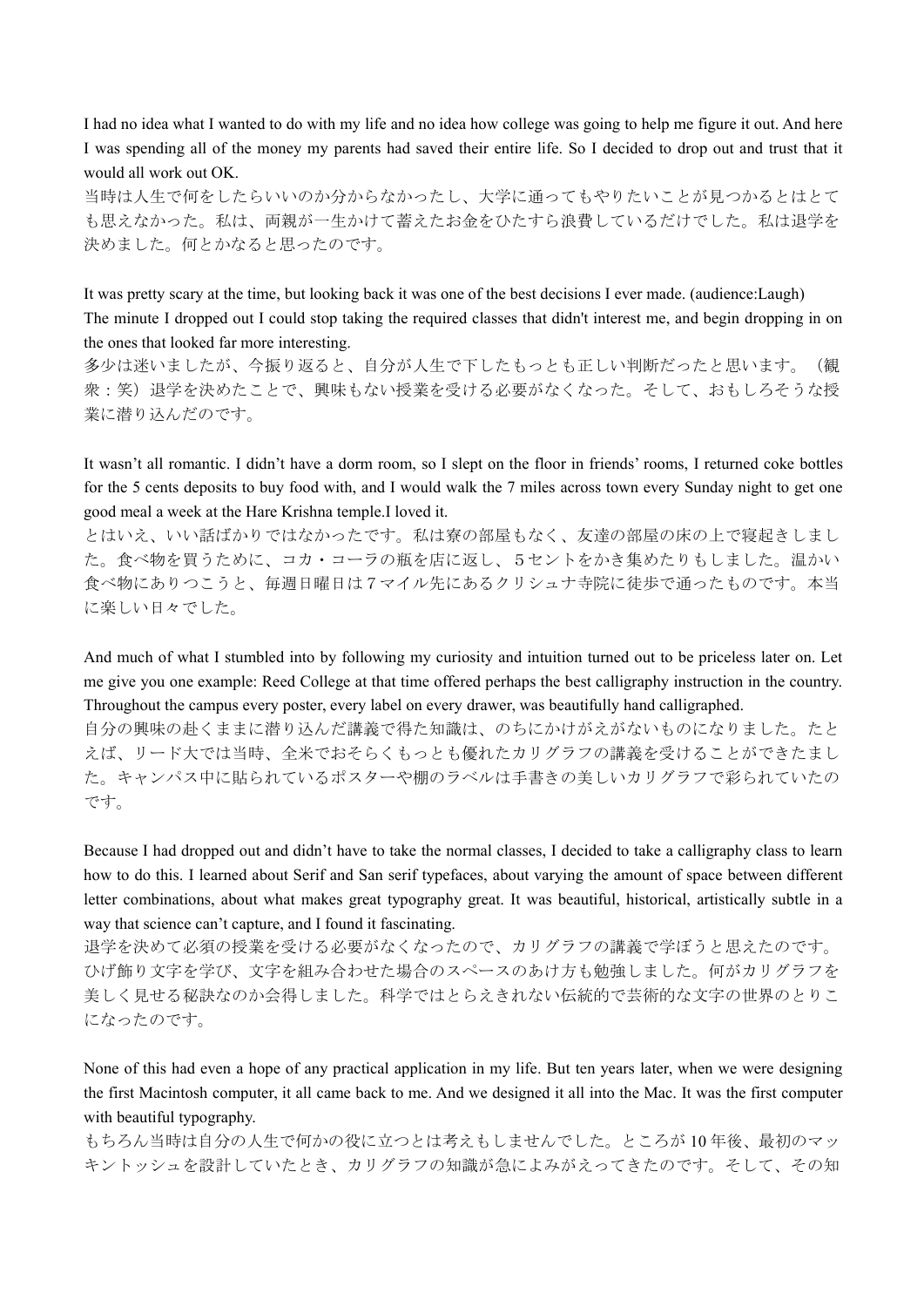識をすべてマックに注ぎ込みました。美しいフォントを持つ最初のコンピューターの誕生です。

If I had never dropped in on that single course in college, the Mac would have never had multiple typefaces or proportionally spaced fonts. And since Windows just copied the Mac, it's likely that no personal computer would have them.(audience:Laugh)

もし大学であの講義がなかったら、マックには多様なフォントや字間調整機能も入っていなかったでし ょう。ウィンドウズはマックをコピーしただけなので、パソコンにこうした機能が盛り込まれることも なかったでしょう。(聴衆:笑)

If I had never dropped out, I would have never dropped in on this calligraphy class, and personal computers might not have the wonderful typography that they do. Of course it was impossible to connect the dots looking forward when I was in college. But it was very, very clear looking backwards ten years later.

もし私が退学を決心していなかったら、あのカリグラフの講義に潜り込むことはなかったし、パソコン が現在のようなすばらしいフォントを備えることもなかった。もちろん、当時は先々のために点と点を つなげる意識などありませんでした。しかし、10 年が経ち、いまふり返ると、将来役立つことを大学で しっかり学んでいたわけです。

Again, you can't connect the dots looking forward; you can only connect them looking backwards. So you have to trust that the dots will somehow connect in your future. You have to trust in something ― your gut, destiny, life, karma, whatever.

繰り返しですが、将来をあらかじめ見据えて、点と点をつなぎあわせることなどできません。できるの は、後からつなぎ合わせることだけです。だから、我々はいまやっていることがいずれ人生のどこかで つながって実を結ぶだろうと、なにかを信じるしかないのです、運命、カルマ…。なんにせよ。

Because believing the dots will connecting down the road will give you the confidence to follow your heart. Even when it lead you off well worn path, and that all make the difference.

点が道をつなぐと信じていれば、あなたはあなたの心に従う自信を得られるでしょう。 点が困難な道を進まなくてはいけないときでさえです。そしてそれは大きな差をもたらしてくれたと思 っています。

My second story is about love and loss. 2つ目の話は愛と敗北です。

I was lucky I found what I loved to do early in life. Woz and I started Apple in my parents garage when I was 20. We worked hard, and in 10 years Apple had grown from just the two of us in a garage into a \$2 billion company with over 4000 employees.

私は若い頃に大好きなことに出合えて幸運でした。共同創業者のウォズニアックとともに私の両親の家 のガレージでアップルを創業したのは二十歳のときでした。それから一生懸命に働き、10 年後には売上 高 20 億ドル、社員数 4000 人を超える会社に成長したのです。

We had just released our finest creation —the Macintosh— a year earlier, and I had just turned 30. And then I got fired. How can you get fired from a company you started? (audience:Laugh)

そして我々の最良の商品、マッキントッシュを発売したちょうど1年後、30 歳になったときに、私は会 社から解雇されたのです。自分ではじめた会社から解雇されるなんてことがあるでしょうか?(観衆笑)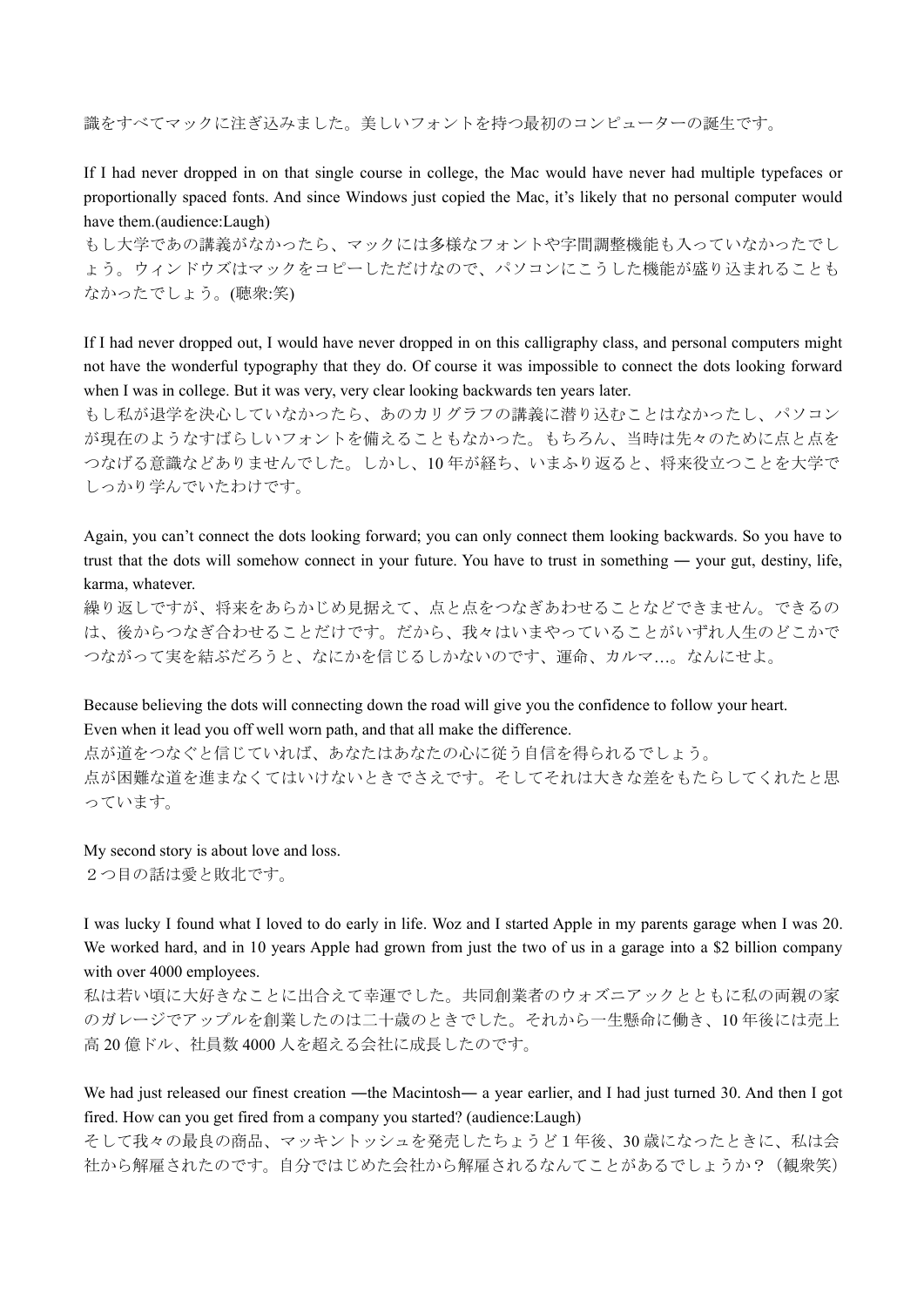Well, as Apple grew we hired someone who I thought was very talented to run the company with me, and for the first year or so things went well. But then our visions of the future began to diverge and eventually we had a falling out.

実は会社が成長するのにあわせ、一緒に経営できる有能な人材を外部から招いたのです(ペプシ社のジョ ン・スカリーの事)。最初の何年かはうまくいっていたのです。やがてお互いの将来展望に食い違いがで きて最終的には決定的な亀裂が生まれてしまいました。

When we did, our Board of Directors sided with him. So at 30 I was out. And very publicly out. What I had been the focus of my entire adult life was gone, and it was devastating.

そのとき、取締役会は彼(ジョン・スカリーの事)に味方したのです。私が 30 歳のとき、会社から追い出 されたのです。それは周知の事実となりました。私の人生をかけて築いたものが突然消えてしまったの です。これは本当にしんどい出来事でした。

I really didn't know what to do for a few months. I felt that I had let the previous generation of entrepreneurs down – that I had dropped the baton as it was being passed to me. I metwith David Packard and Bob Noyce and tried to apologize for screwing up so badly. I was a very public failure, and I even thought about running away from the valley.

何ヶ月かはぼうぜんとしていました。私にバトンを託した先輩の起業家たちを失望させてしまったと落 ち込みました。デビッド・パッカードやボブ・ノイスに会い、台無しにしてしまったことをわびました。 公然たる大失敗だったので、このままシリコンバレーから逃げ出してしまおうかと思いました。

But something slowly began to dawn on me. I still loved what I did.The turn of events at Apple had not changed that one bit. I had been rejected, but I was still in love. And so I decided to start over. I didn't see it then, but it turned out that getting fired from Apple was the best thing that could have ever happened to me.

しかし、ゆっくりと何か希望がわいてきたのです。自分が打ち込んできたことが、やはり大好きだった のです。アップルでのつらい出来事があっても、この一点だけは変わらなかった。会社を追われはしま したが、もう一度はじめからやりなおそうと決心したのです。そのときは気づきませんでしたが、アッ プルから追い出されたことは、人生でもっともベストな出来事だったのです。

The heaviness of being successful was replaced by the lightness of being a beginner again, less sure about everything. It freed me to enter one of the most creative periods of my life.

絶対に成功するという"重圧"は、もう一度挑戦者になるという"身軽さ"にとってかわりました。将来どう なるかはわかりませんでしたが、私は人生でもっとも創造的な時期を迎えることができたのです。

During the next five years, I started a company named NeXT, another company named Pixar, and fell in love with an amazing woman who would become my wife. Pixar went on to create the worlds first computer animated feature film, Toy Story, and is now the most successful animation studio in the world. (audience:applause)

その後の5年間に、NeXT という会社を起業し、ピクサーも立ち上げました。そして妻になるすばらしい 女性(ローレン・パウエル)と巡り合えたのです。ピクサーは世界初のコンピューターを使ったアニメーシ ョン映画「トイ・ストーリー」を製作することになり、今では世界でもっとも成功したアニメ製作会社 になりました。(聴衆:拍手)

In a remarkable turn of events, Apple bought NeXT, I returned to Apple, and the technology we developed at NeXT is at the heart of Apple's current renaissance. And Laurene and I have a wonderful family together.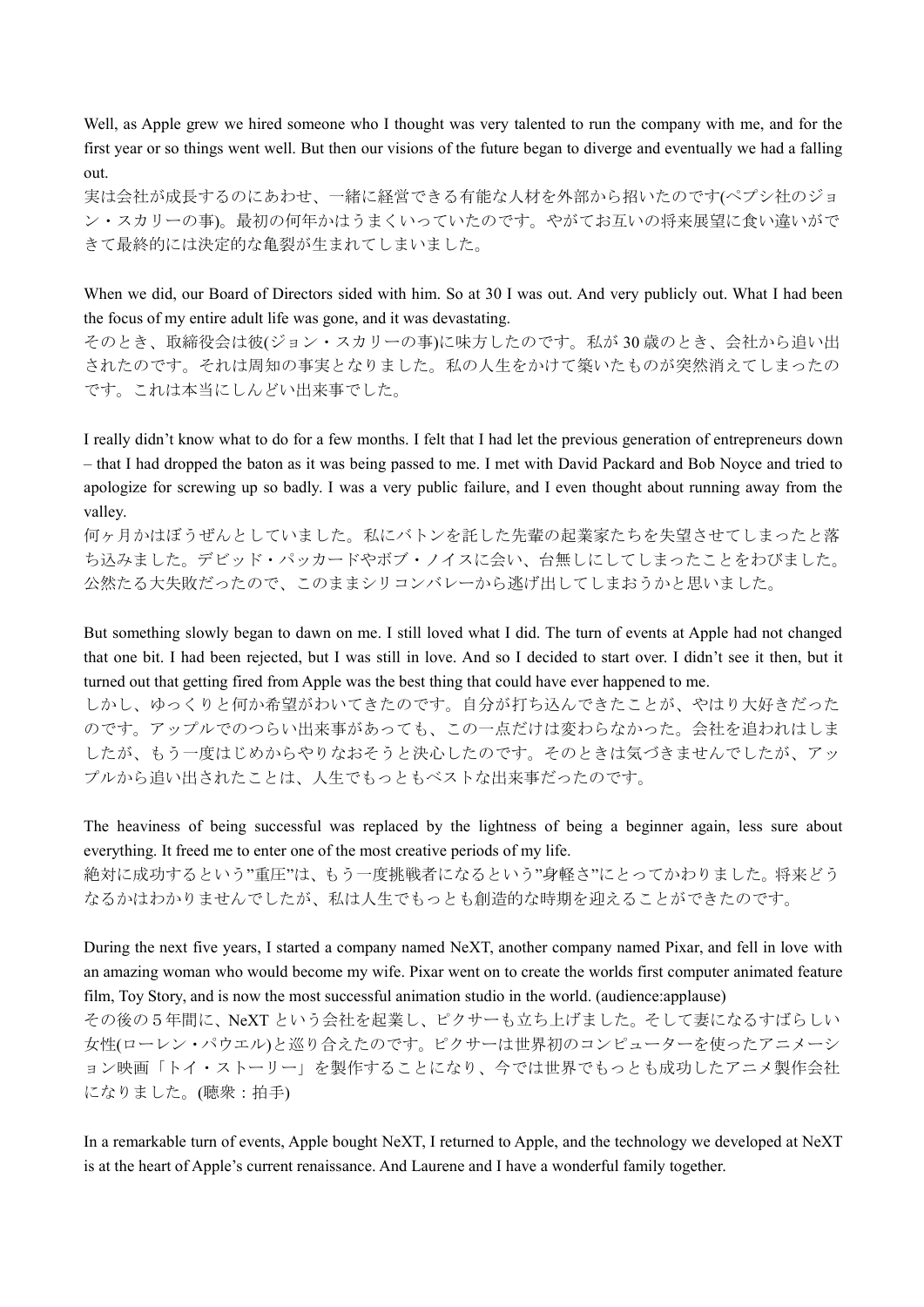そして、思いがけないことに、アップルが NeXT を買収し、私はアップルに舞い戻ることになりました。 いまや、NeXT で開発した技術はアップルで進むルネサンスの中核となっています。そして、ローレンと ともに最高の家族も築けたのです。

I'm pretty sure none of this would have happened if I hadn't been fired from Apple. It was awful tasting medicine, but I guess the patient needed it. Sometimes life hits you in the head with a brick. Don't lose faith. I'm convinced that the only thing that kept me going was that I loved what I did.

アップルを追われなかったら、今の私は無かったでしょう。非常に苦い薬でしたが、私にはそういうつ らい経験が必要だったのでしょう。最悪のできごとに見舞われても、信念を失わないこと。自分の仕事 を愛してやまなかったからこそ、前進し続けられたのです。

You've got to find what you love. And that is as true for your work as it is for your lovers. Your work is going to fill a large part of your life, and the only way to be truly satisfied is to do what you believe is great work. 皆さんも大好きなことを見つけてください。仕事でも恋愛でも同じです。仕事は人生の一大事です。や

りがいを感じることができるただ一つの方法は、すばらしい仕事だと心底思えることをやることです。

And the only way to do great work is to love what you do. If you haven't found it yet, keep looking. And don't settle. As with all matters of the heart, you'll know when you find it. And, like any great relationship, it just gets better and better as the years roll on. So keep looking . Don't settle.

そして偉大なことをやり抜くただ一つの道は、仕事を愛することでしょう。好きなことがまだ見つから ないなら、探し続けてください。決して立ち止まってはいけません。本当にやりたいことが見つかった 時には、不思議と自分でもすぐに分かるはずです。すばらしい恋愛と同じように、時間がたつごとによ くなっていくものです。だから、探し続けてください。絶対に、立ち尽くしてはいけません。

(audience:applause)(聴衆:拍手)

My third story is about death. 3つ目の話は死についてです。

When I was 17, I read a quote that went something like: "If you live each day as if it was your last, someday you'll most certainly be right." (audience:Laugh)

私は 17 歳のときに「毎日をそれが人生最後の一日だと思って生きれば、その通りになる」という言葉に どこかで出合ったのです。(聴衆:笑)

It made an impression on me, and since then, for the past 33 years, I have looked in the mirror every morning and asked myself: "If today were the last day of my life, would I want to do what I am about to do today?" And whenever the answer has been "No" for too many days in a row, I know I need to change something. それは印象に残る言葉で、その日を境に 33 年間、私は毎朝、鏡に映る自分に問いかけるようにしている のです。「もし今日が最後の日だとしても、今からやろうとしていたことをするだろうか」と。「違う」

という答えが何日も続くようなら、ちょっと生き方を見直せということです。

Remembering that I'll be dead soon is the most important tool I've ever encountered to help me make the big choices in life. Because almost everything ― all external expectations, all pride, all fear of embarrassment or failure – these things just fall away in the face of death, leaving only what is truly important. Remembering that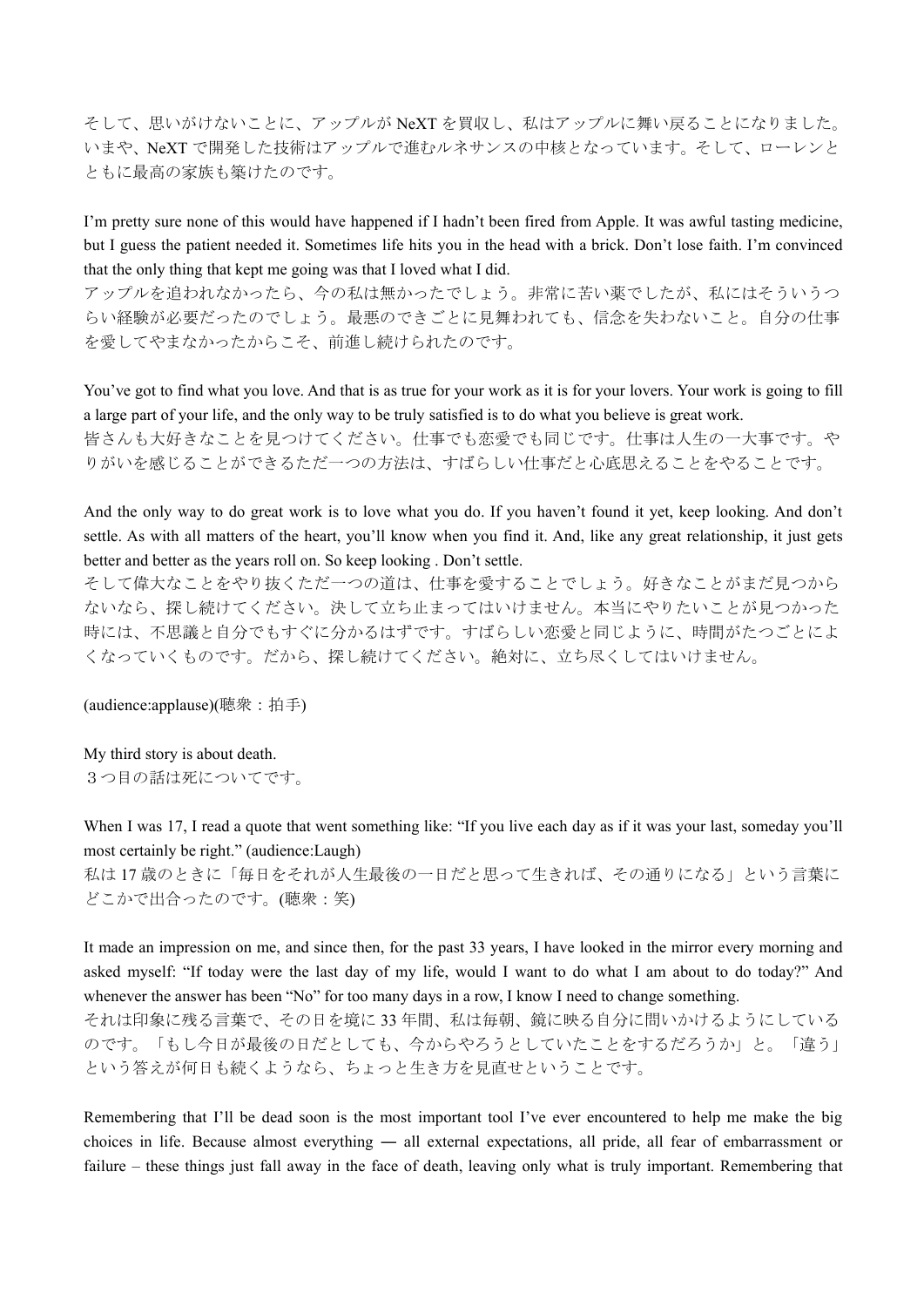you are going to die is the best way I know to avoid the trap of thinking you have something to lose. You are already naked. There is no reason not to follow your heart.

自分はまもなく死ぬという認識が、重大な決断を下すときに一番役立つのです。なぜなら、永遠の希望 やプライド、失敗する不安…これらはほとんどすべて、死の前には何の意味もなさなくなるからです。 本当に大切なことしか残らない。自分は死ぬのだと思い出すことが、敗北する不安にとらわれない最良 の方法です。我々はみんな最初から裸です。自分の心に従わない理由はないのです。

About a year ago I was diagnosed with cancer. I had a scan at 7:30 in the morning, and it clearly showed a tumor on my pancreas. I didn't even know what a pancreas was. The doctors told me this was almost certainly a type of cancer that is incurable, and that I should expect to live no longer than three to six months.

1年前、私はがんと診断されました。朝7時半に診断装置にかけられ、膵臓(すいぞう)に明白な腫瘍 が見つかったのです。私は膵臓が何なのかさえ知らなかった。医者はほとんど治癒の見込みがないがん で、もっても半年だろうと告げたのです。

My doctor advised me to go home and get my affairs in order, which is doctor's code for prepare to die. It means to try to tell your kids everything you thought you'd have the next 10 years to tell them in just a few months. It means to make sure everything is buttoned up so that it will be as easy as possible for your family. It means to say your goodbyes.

医者からは自宅に戻り身辺整理をするように言われました。つまり、死に備えろという意味です。これ は子どもたちに今後 10 年かけて伝えようとしていたことを、たった数カ月で語らなければならないとい うことです。家族が安心して暮らせるように、すべてのことをきちんと片付けなければならない。別れ を告げなさい、と言われたのです。

I lived with that diagnosis all day. Later that evening I had a biopsy, where they stuck an endoscope down my throat, through my stomach and into my intestines, put a needle into my pancreas and got a few cells from the tumor. I was sedated, but my wife, who was there, told me that when they viewed the cells under a microscope the doctors started crying because it turned out to be a very rare form of pancreatic cancer that is curable with surgery. I had the surgery and thankfully I'm fine now.(audience:applause)

一日中診断結果のことを考えました。その日の午後に生検を受けました。のどから入れられた内視鏡 が、胃を通って腸に達しました。膵臓に針を刺し、腫瘍細胞を採取しました。鎮痛剤を飲んでいたので 分からなかったのですが、細胞を顕微鏡で調べた医師たちが騒ぎ出したと妻がいうのです。手術で治療 可能なきわめてまれな膵臓がんだと分かったからでした。そして手術をして、おかげさまで現在、元気 にこうしています。(聴衆:拍手)

This was the closest I've been to facing death, and I hope it's the closest I get for a few more decades.Having lived through it, I can now say this to you with a bit more certainty than when death was a useful but purely intellectual concept:

人生で死にもっとも近づいたひとときでした。今後の何十年かはこうしたことが起こらないことを願っ ています。このような経験をしたからこそ、死というものがあなた方にとっても便利で大切な概念だと 自信をもっていえます。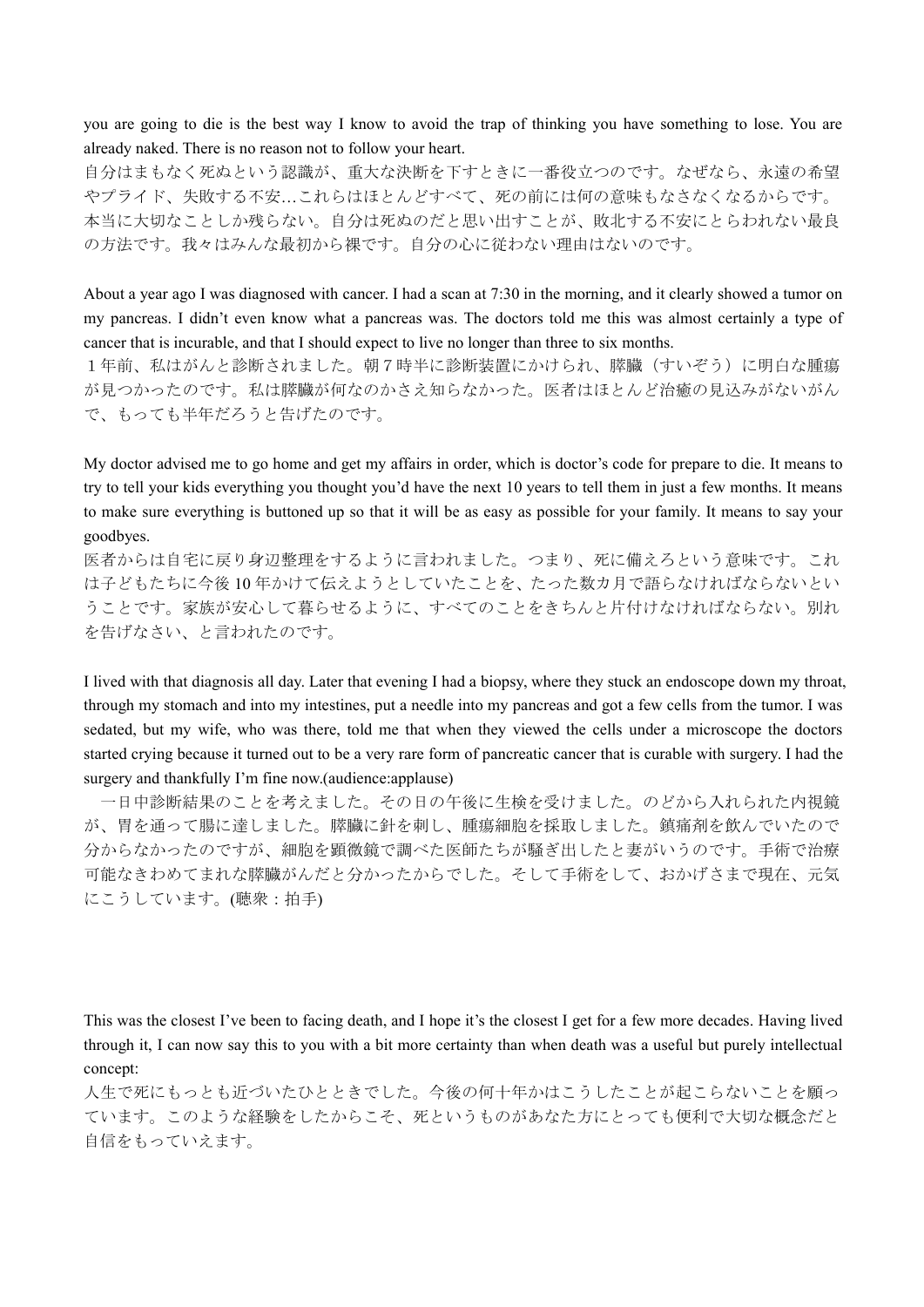No one wants to die. Even people who want to go to heaven don't want to die to getthere. And yet death is the destination we all share. No one has ever escaped it. And that is as it should be, because Death is very likely the single best invention of Life.

誰も死にたくない。天国に行きたいと思っている人間でさえ、死んでそこにたどり着きたいとは思わな いでしょう。死は我々全員の行き先です。死から逃れた人間は一人もいない。それは、あるべき姿なの です。たぶん死は生命の最高の発明です。

It is Life's change agent. It clears out the old to make way for the new. Right now the new is you, but someday not too long from now, you will gradually become the old and be cleared away. Sorry to be so dramatic, but it is quite true.

それは生物を進化させる担い手。古いものを取り去り、新しいものを生み出す。今、あなた方は新しい 存在ですが、いずれは年老いて、消えゆくのです。深刻な話で申し訳ないですが、真実です。 (Ⅱコリント 5:17 の比喩的な引用?)

Your time is limited, so don't waste it living someone else's life. Don't be trapped by dogma —which is living with the results of other people's thinking. Don't let the noise of others' opinions drown out your own inner voice. あなた方の時間は限られています。だから、本意でない人生を生きて時間を無駄にしないでください。 ドグマにとらわれてはいけない。それは他人の考えに従って生きることと同じです。他人の考えに溺れ るあまり、あなた方の内なる声がかき消されないように。

And most important, have the courage to follow your heart and intuition. They somehow already know what you truly want to become. Everything else is secondary.(audience:applause)(drink water)

そして何より大事なのは、自分の心と直感に従う勇気を持つことです。あなた方の心や直感は、自分が 本当は何をしたいのかもう知っているはず。ほかのことは二の次で構わないのです。(観衆:拍手)(水を 飲む)

When I was young, there was an amazing publication called The Whole Earth Catalog, which was one of the bibles of my generation.It was created by a fellow named Stewart Brand not far from here in Menlo Park, and he brought it to life with his poetic touch. This was in the late 1960's, before personal computers and desktop publishing, so it was all made with typewriters, scissors, and polaroid cameras. It was sort of like Google in paperback form, 35 years before Google came along: it was idealistic, and overflowing with neat tools and great notions.

私が若いころ、全地球カタログ(The Whole Earth Catalog)というすばらしい本に巡り合いました。私 の世代の聖書のような本でした。スチュワート・ブランドというメンロパークに住む男性の作品で、詩 的なタッチで躍動感がありました。パソコンやデスクトップ出版が普及する前の 1960 年代の作品で、す べてタイプライターとハサミ、ポラロイドカメラで作られていた。言ってみれば、グーグルのペーパー バック版です。グーグルの登場より 35 年も前に書かれたのです。理想主義的で、すばらしい考えで満ち あふれていました。

Stewart and his team put out several issues of The Whole Earth Catalog, and then when it had run its course, they put out a final issue. It was the mid-1970s, and I was your age. On the back cover of their final issue was a photograph of an early morning country road, the kind you might find yourself hitchhiking on if you were so adventurous.

スチュワートと彼の仲間は全地球カタログを何度か発行し、一通りやり尽くしたあとに最終版を出しま